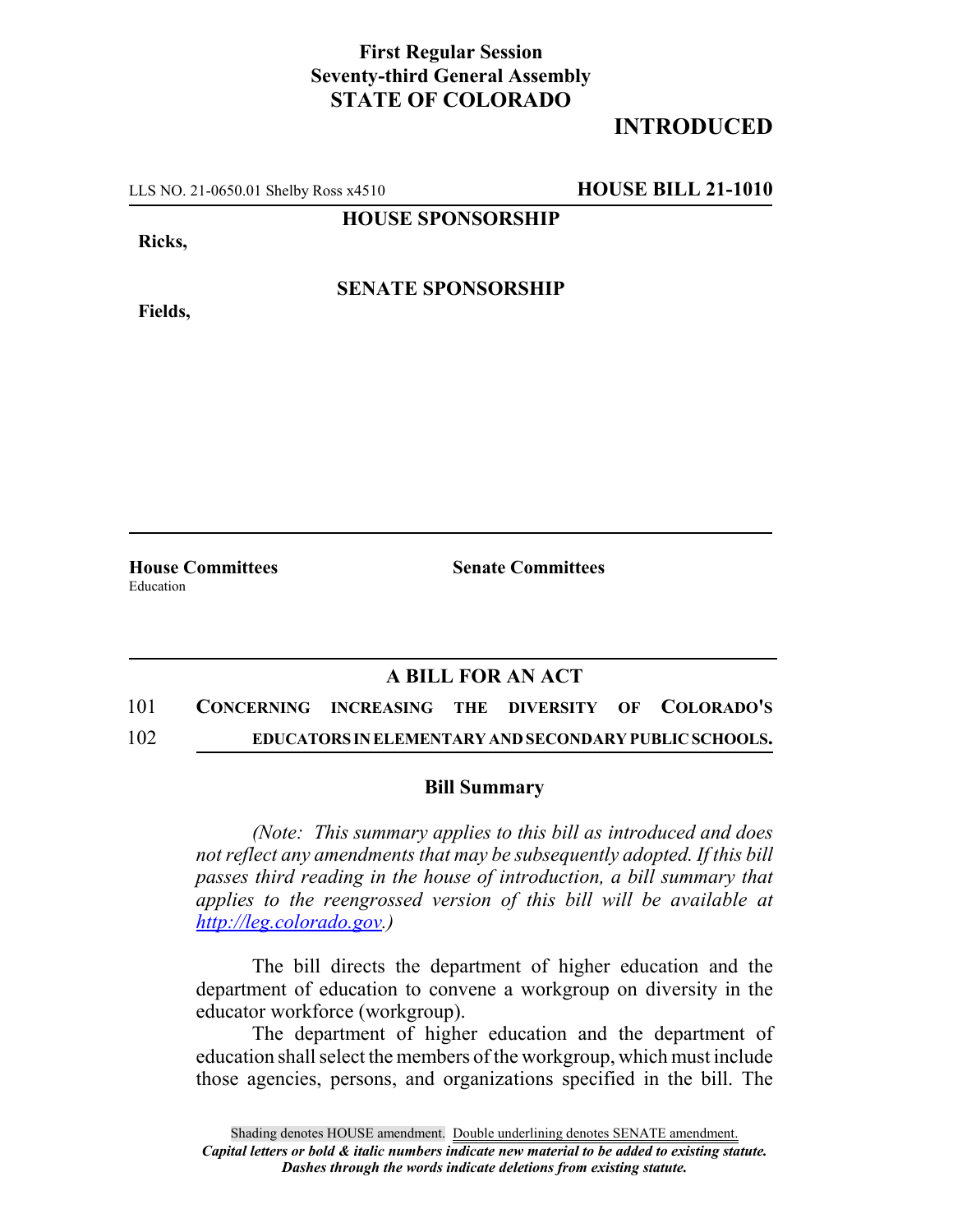departments may seek recommendations or nominations from interested stakeholders.

The workgroup shall investigate barriers to the preparation, retention, and recruitment of a diverse educator workforce and shall consider strategies to increase diversity in the educator workforce. The bill includes specific issues for the workgroup to consider.

The workgroup shall submit a written report of its findings and recommendations to the education committees of the general assembly no later than September 30, 2022. The workgroup may submit interim findings and recommendations during the 2022 legislative session.

Under current law, the department of higher education reports annually concerning educator preparation programs, including enrollment, graduation rates, outcomes of graduates, and performance on assessments administered for licensure. The bill requires the department of higher education to include the required information disaggregated by the candidates' or graduates' gender, race, and ethnicity. Further, the information contained in the annual report must be posted on the department of higher education's and the department of education's websites

<sup>1</sup> *Be it enacted by the General Assembly of the State of Colorado:* 2 **SECTION 1.** In Colorado Revised Statutes, **add** 23-1-121.8 as 3 follows: 4 **23-1-121.8. Department directive - workgroup on diversity in** 5 **the educator workforce - duties - recommendations - report -** 6 **legislative declaration - definitions - repeal.** (1) (a) THE GENERAL 7 ASSEMBLY FINDS AND DECLARES THAT: 8 (I) A HIGH-QUALITY TEACHER IS THE MOST IMPORTANT IN-SCHOOL 9 FACTOR FOR STUDENT ACHIEVEMENT; 10 (II) FURTHER, STUDENTS BENEFIT FROM SEEING A DIVERSE GROUP 11 OF EDUCATORS IN SCHOOL CLASSROOMS; 12 (III) IN COLORADO IN 2019, SEVENTY-SIX PERCENT OF ALL 13 TEACHERS WERE WOMEN AND SIXTY-SEVEN PERCENT OF ALL TEACHERS IN 14 COLORADO IDENTIFIED AS WHITE WOMEN;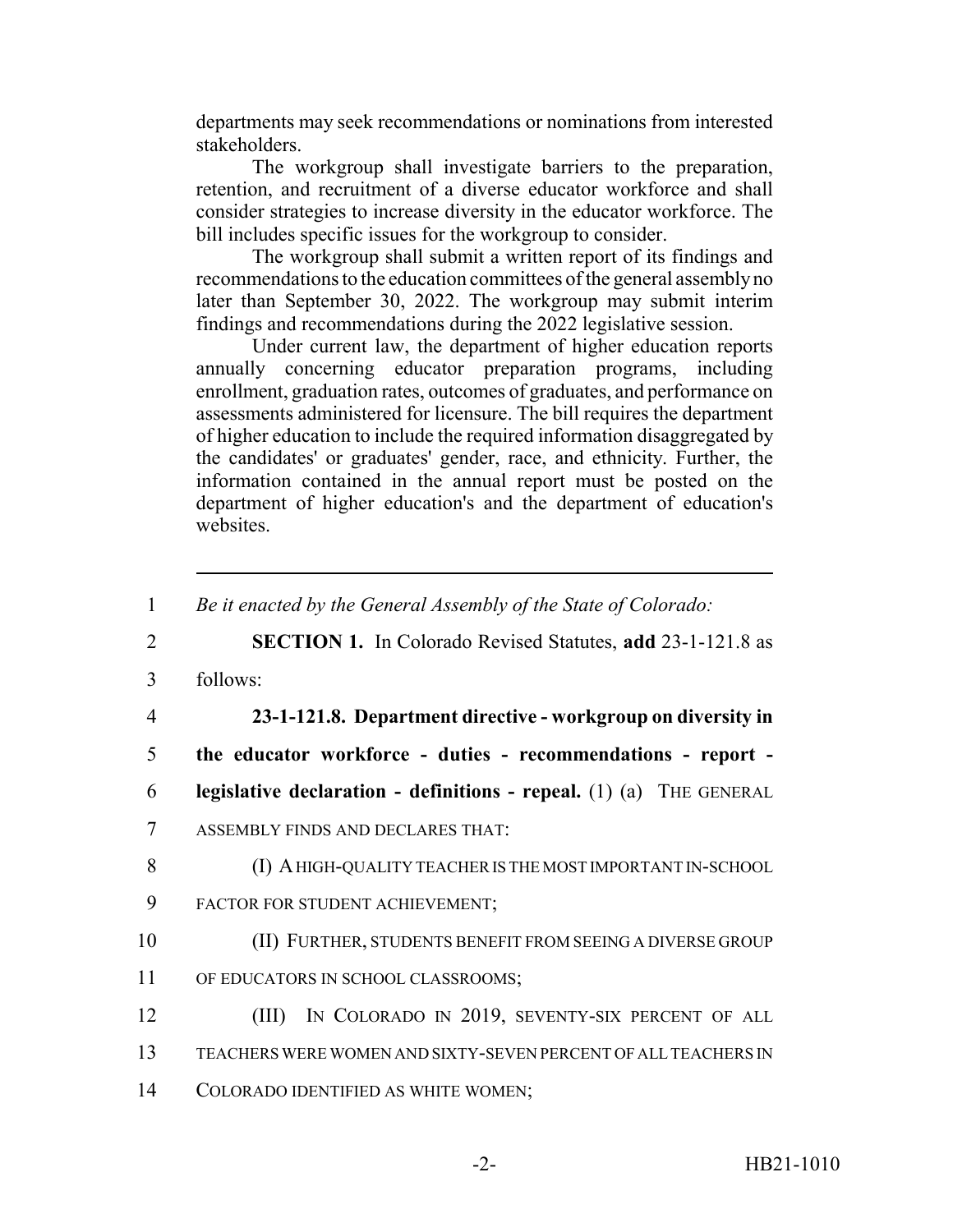(IV) HOWEVER, THE STUDENT DEMOGRAPHICS IN COLORADO ARE SIGNIFICANTLY MORE DIVERSE AND WILL CONTINUE TO BECOME MORE DIVERSE. FOR EXAMPLE, IN 2019, NEARLY FORTY-SEVEN PERCENT OF ALL PUBLIC SCHOOL STUDENTS IDENTIFIED AS NON-WHITE AND FOURTEEN PERCENT OF STUDENTS CONSIDERED THEMSELVES TO BE ENGLISH LANGUAGE LEARNERS.

 (b) (I) THE GENERAL ASSEMBLY FURTHER FINDS AND DECLARES THAT THERE ARE MANY BARRIERS TO PREPARING, RECRUITING, AND RETAINING A HIGH-QUALITY, DIVERSE EDUCATOR WORKFORCE.

**III** ONE BARRIER IS HOW TEACHERS ARE LICENSED. A STUDY BY 11 THE NATIONAL COUNCIL ON TEACHER QUALITY REPORTED THAT ONLY FORTY-SIX PERCENT OF ELEMENTARY SCHOOL TEACHING CANDIDATES PASS THEIR LICENSING TEST ON THE FIRST TRY. MOREOVER, ONLY THIRTY-EIGHT PERCENT OF BLACK TEACHING CANDIDATES, FIFTY-FOUR PERCENT OF HISPANIC TEACHING CANDIDATES, AND SEVENTY-FIVE PERCENT OF WHITE TEACHING CANDIDATES PASS THE LICENSING TEST, EVEN AFTER MULTIPLE ATTEMPTS AND EVEN THOUGH THEY COMPLETED AND GRADUATED FROM AN ACCREDITED TEACHER PREPARATION PROGRAM.

20 (c) THEREFORE, THE GENERAL ASSEMBLY DECLARES THAT AN IMPORTANT STEP TO INCREASING DIVERSITY AMONG COLORADO'S EDUCATORS IS TO TASK THE COLORADO DEPARTMENT OF HIGHER EDUCATION AND THE COLORADO DEPARTMENT OF EDUCATION TO INVESTIGATE BARRIERS TO AND EFFECTIVE STRATEGIES FOR PREPARING, RECRUITING, AND RETAINING A DIVERSE EDUCATOR WORKFORCE THAT 26 BETTER REFLECTS THE DIVERSITY OF COLORADO'S STUDENTS.

27 (2) AS USED IN THIS SECTION, UNLESS THE CONTEXT OTHERWISE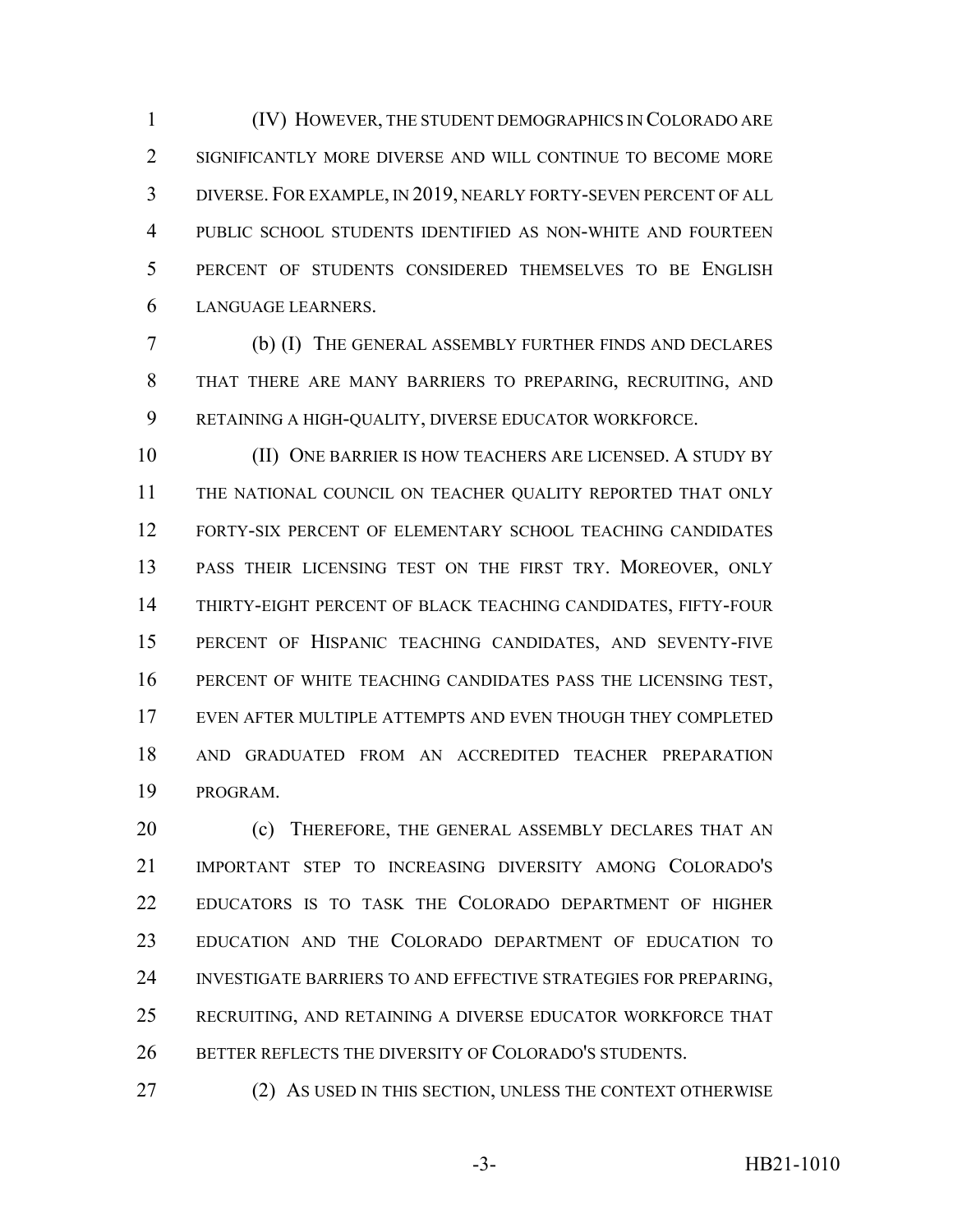REQUIRES:

 (a) "DEPARTMENT OF EDUCATION" MEANS THE DEPARTMENT OF EDUCATION CREATED IN SECTION 24-1-115.

 (b) "DIVERSE EDUCATOR WORKFORCE" MEANS TEACHERS AND SPECIAL SERVICES PROVIDERS WHO HAVE A DISABILITY OR WHO ARE OF A GENDER, ETHNICITY, OR RACE THAT IS UNDERREPRESENTED IN THE EDUCATOR WORKFORCE RELATIVE TO THE DISABILITY, GENDER, ETHNICITY, OR RACE OF COLORADO STUDENTS SERVED BY THE EDUCATOR WORKFORCE.

 (3) THE DEPARTMENT OF HIGHER EDUCATION, IN CONJUNCTION WITH THE DEPARTMENT OF EDUCATION, SHALL CONVENE A WORKGROUP TO INVESTIGATE BARRIERS TO THE PREPARATION, RECRUITMENT, AND RETENTION OF A DIVERSE EDUCATOR WORKFORCE AND TO RECOMMEND EFFECTIVE STRATEGIES FOR PREPARING, RECRUITING, AND RETAINING A DIVERSE EDUCATOR WORKFORCE.

 (4) THE DEPARTMENT OF HIGHER EDUCATION AND THE DEPARTMENT OF EDUCATION SHALL SELECT WORKGROUP MEMBERS AND MAY SEEK RECOMMENDATIONS OR NOMINATIONS FROM INTERESTED STAKEHOLDERS. THE SELECTED WORKGROUP MEMBERS MUST INCLUDE BUT ARE NOT LIMITED TO ONE OR MORE OF THE FOLLOWING PERSONS OR ORGANIZATIONS, OR THEIR REPRESENTATIVES:

 (a) A REPRESENTATIVE OF THE DEPARTMENT OF HIGHER EDUCATION;

24 (b) A REPRESENTATIVE OF THE DEPARTMENT OF EDUCATION;

 (c) DEANS OF TEACHER PREPARATION PROGRAMS AT STATE 26 INSTITUTIONS OF HIGHER EDUCATION;

27 (d) DIRECTORS OF ALTERNATIVE TEACHER PROGRAMS;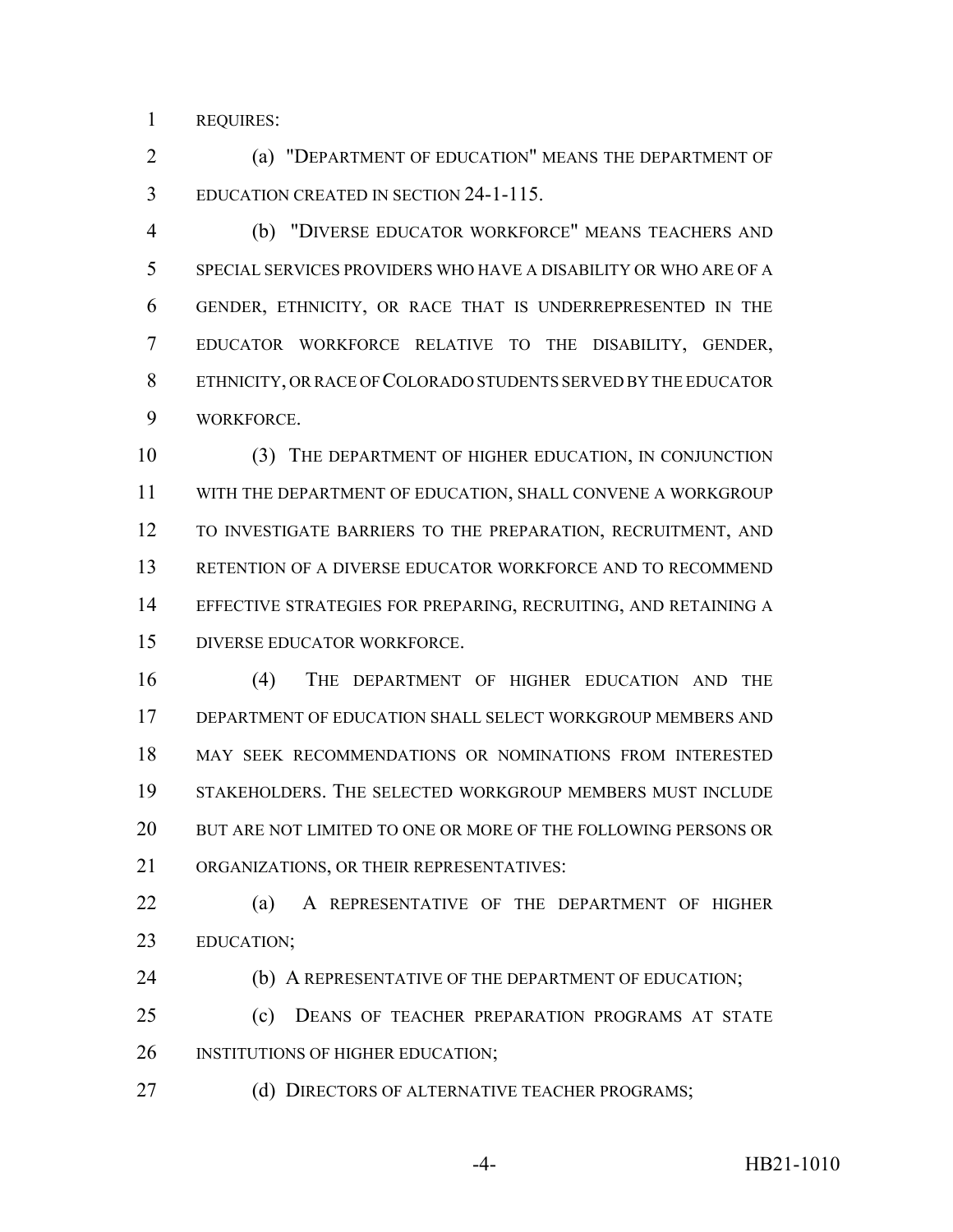(e) REPRESENTATIVES FROM COMMUNITY COLLEGES GOVERNED BY THE STATE BOARD FOR COMMUNITY COLLEGES AND OCCUPATIONAL EDUCATION;

 (f) TEACHERS SERVING IN TRADITIONAL DISTRICT SCHOOLS WHO HOLD AN INITIAL OR PROFESSIONAL TEACHER'S LICENSE PURSUANT TO ARTICLE 60.5 OF TITLE 22;

(g) TEACHERS SERVING IN DISTRICT CHARTER SCHOOLS;

 (h) PRINCIPALS OR SCHOOL LEADERS OF TRADITIONAL DISTRICT SCHOOLS OR DISTRICT CHARTER SCHOOLS, INCLUDING SCHOOLS THAT 10 HAVE A DIVERSE EDUCATOR WORKFORCE;

 (i) GRADUATES OF TEACHER PREPARATION PROGRAMS, WHO MAY INCLUDE GRADUATES WHO DID NOT PASS THE LICENSING TEST ON THE FIRST TRY;

 (j) RESEARCHERS WITH EXPERTISE IN THE PREPARATION, RECRUITMENT, OR RETENTION OF A DIVERSE EDUCATOR WORKFORCE; AND (k) NONPROFIT OR OTHER ORGANIZATIONS THAT HAVE EXPERTISE 17 IN THE PREPARATION, RECRUITMENT, OR RETENTION OF A DIVERSE EDUCATOR WORKFORCE.

 (5) THE WORKGROUP SHALL INVESTIGATE BARRIERS TO THE PREPARATION, RETENTION, AND RECRUITMENT OF A DIVERSE EDUCATOR WORKFORCE AND SHALL CONSIDER STRATEGIES TO INCREASE DIVERSITY 22 IN THE EDUCATOR WORKFORCE. THE ISSUES CONSIDERED BY THE WORKGROUP MAY INCLUDE BUT ARE NOT LIMITED TO:

**(a) THE DATA AND RECOMMENDATIONS FROM THE DECEMBER 16,** 25 2014, REPORT PREPARED FOR THE DEPARTMENT OF EDUCATION BY AUGENBLICK, PALAICH AND ASSOCIATES TITLED "KEEPING UP WITH THE 27 KIDS: INCREASING MINORITY TEACHER REPRESENTATION IN COLORADO";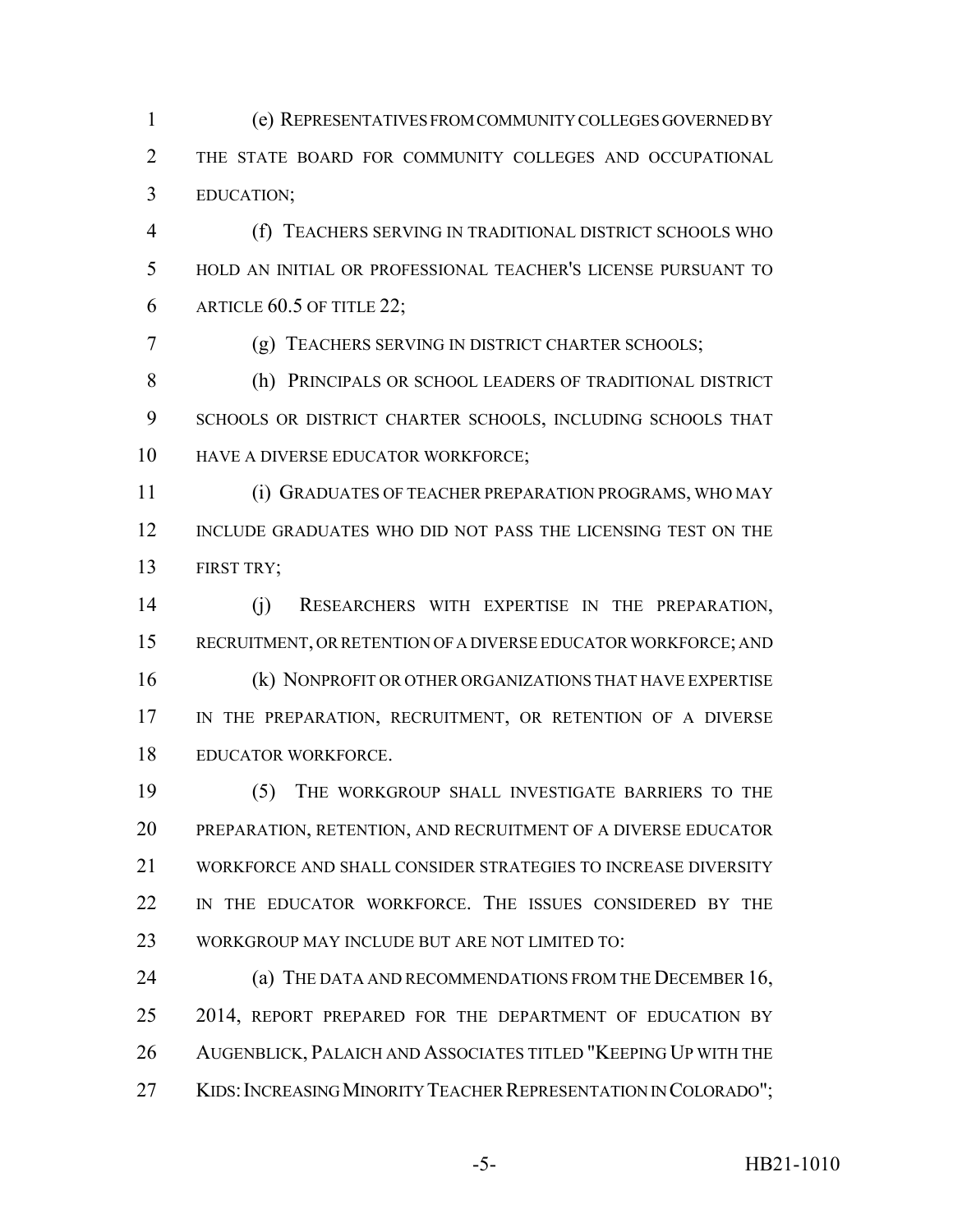(b) EFFECTIVE STRATEGIES TO BUILD A STRONG LOCAL PIPELINE FOR STUDENTS, ESPECIALLY DIVERSE STUDENTS, WHO ARE OR MAY CONSIDER BECOMING EDUCATORS, INCLUDING PAID MENTORSHIPS AND TEACHING AND VOLUNTEER OPPORTUNITIES;

 (c) EDUCATOR PREPARATION PROGRAMS AND HOW THEY MAY INHIBIT OR PROMOTE SUCCESS FOR DIVERSE EDUCATOR CANDIDATES;

 (d) EFFECTIVE STRATEGIES TO ASSIST PARAPROFESSIONALS, SUBSTITUTE TEACHERS, AND NONCERTIFIED EDUCATORS WHO ARE ENGAGED IN THE PROFESSION BUT WHO ARE NOT LICENSED DUE TO FINANCIAL DIFFICULTIES, DIFFICULTY IN PASSING THE STATE-CERTIFIED CONTENT TEST, DISTANCE TO TESTING LOCATION, PREPARATION AND 12 TESTING FEES, OR FOR OTHER REASONS;

 (e) WHETHER CREATING PARTNERSHIPS BETWEEN SCHOOL DISTRICTS THAT SERVE MINORITY STUDENTS AND MINORITY-SERVING INSTITUTIONS WILL INCREASE THE DIVERSITY OF THE EDUCATOR WORKFORCE; AND

 (f) EFFECTIVE STRATEGIES TO RETAIN THE EXISTING DIVERSE EDUCATOR WORKFORCE IN COLORADO, INCLUDING DIVERSE EDUCATORS IN HARD-TO-STAFF SCHOOLS, WHICH STRATEGIES MAY INCLUDE FINANCIAL INCENTIVES, SUCH AS STIPENDS OR BONUSES, AND ROBUST PROFESSIONAL DEVELOPMENT OPPORTUNITIES.

22 (6) (a) ON OR BEFORE SEPTEMBER 30, 2022, THE DEPARTMENT OF HIGHER EDUCATION AND THE DEPARTMENT OF EDUCATION SHALL SUBMIT A WRITTEN REPORT FROM THE WORKGROUP TO THE EDUCATION COMMITTEES OF THE HOUSE OF REPRESENTATIVES AND THE SENATE, OR ANY SUCCESSOR COMMITTEES, CONCERNING:

(I) THE WORKGROUP'S FINDINGS, INCLUDING IDENTIFICATION OF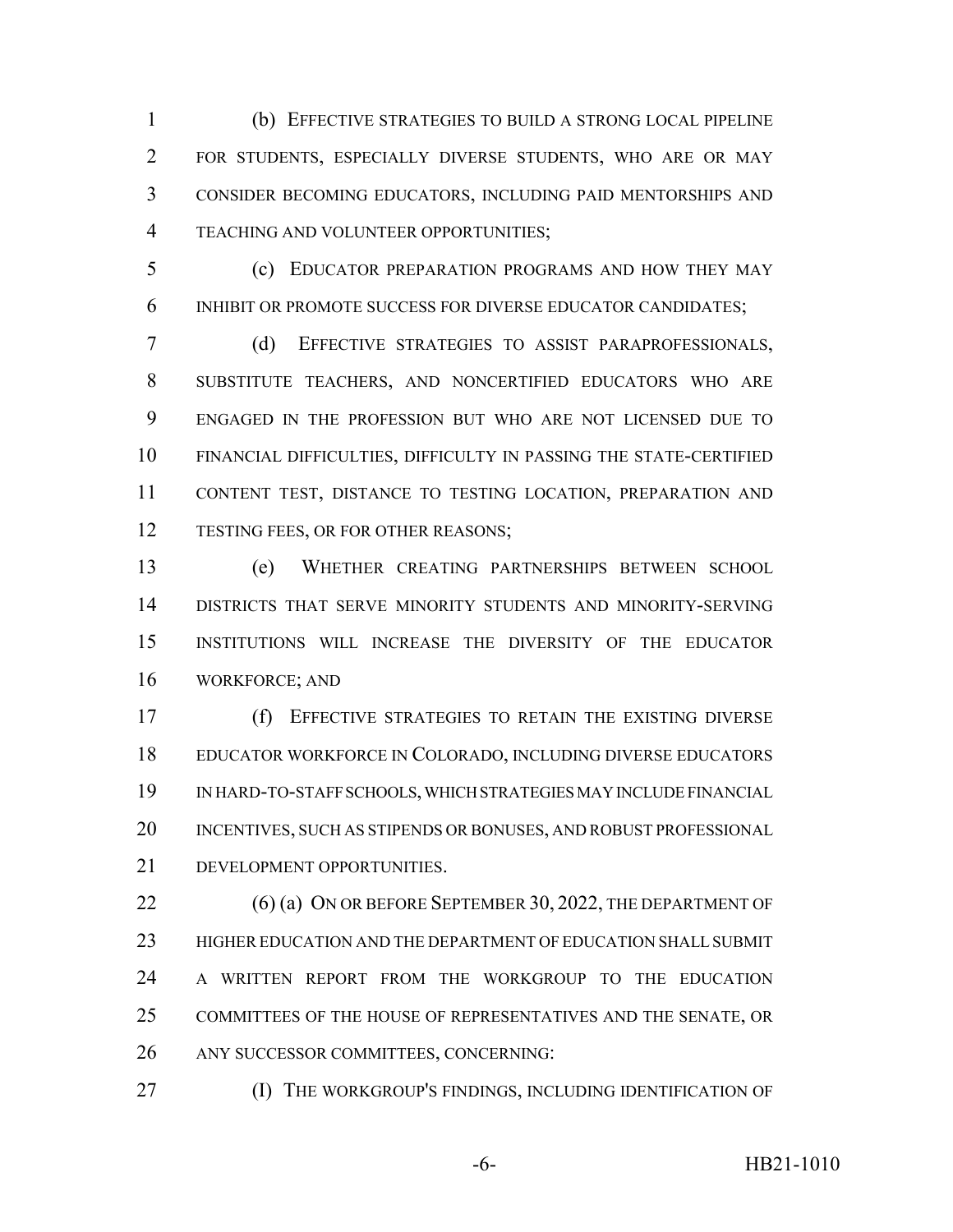EXISTING BARRIERS TO THE PREPARATION, RECRUITMENT, AND RETENTION

OF A DIVERSE EDUCATOR WORKFORCE;

 (II) THE RELEVANCE OF THE FINDINGS AND RECOMMENDATIONS 4 SET FORTH IN THE DECEMBER 16, 2014, REPORT REFERENCED IN 5 SUBSECTION  $(5)(a)$  OF THIS SECTION;

 (III) EFFECTIVE STRATEGIES FOR PREPARING, RECRUITING, AND RETAINING A DIVERSE EDUCATOR WORKFORCE IN COLORADO; AND

 (IV) THE WORKGROUP'S RECOMMENDATIONS, INCLUDING ANY NECESSARY CHANGES TO STATUTES OR AGENCY RULES.

 (b) THE WORKGROUP MAY SUBMIT INTERIM FINDINGS AND RECOMMENDATIONS FOR CONSIDERATION DURING THE 2022 REGULAR LEGISLATIVE SESSION PRIOR TO THE COMPLETION OF THE FINAL WRITTEN 13 REPORT PURSUANT TO SUBSECTION (6)(a) OF THIS SECTION.

(7) THIS SECTION IS REPEALED, EFFECTIVE JULY 1, 2024.

 **SECTION 2.** In Colorado Revised Statutes, 23-1-121, **amend** (6) as follows:

 **23-1-121. Commission directive - approval of educator preparation programs - review - report - legislative declaration.** (6) (a) NOTWITHSTANDING THE PROVISIONS OF SECTION 24-1-136 (11)(a)(I) TO THE CONTRARY, the department shall annually prepare a report concerning the enrollment in, graduation rates from, and effectiveness of the review of educator preparation programs authorized 23 by the commission. In addition, the report shall MUST include data on the outcomes of graduates of educator preparation programs pursuant to 25 section 22-2-112 (1)(q).  $C.R.S.$  The report shall MUST also state the percentage of educator candidates graduating from each program during the preceding twelve months who applied for and received an initial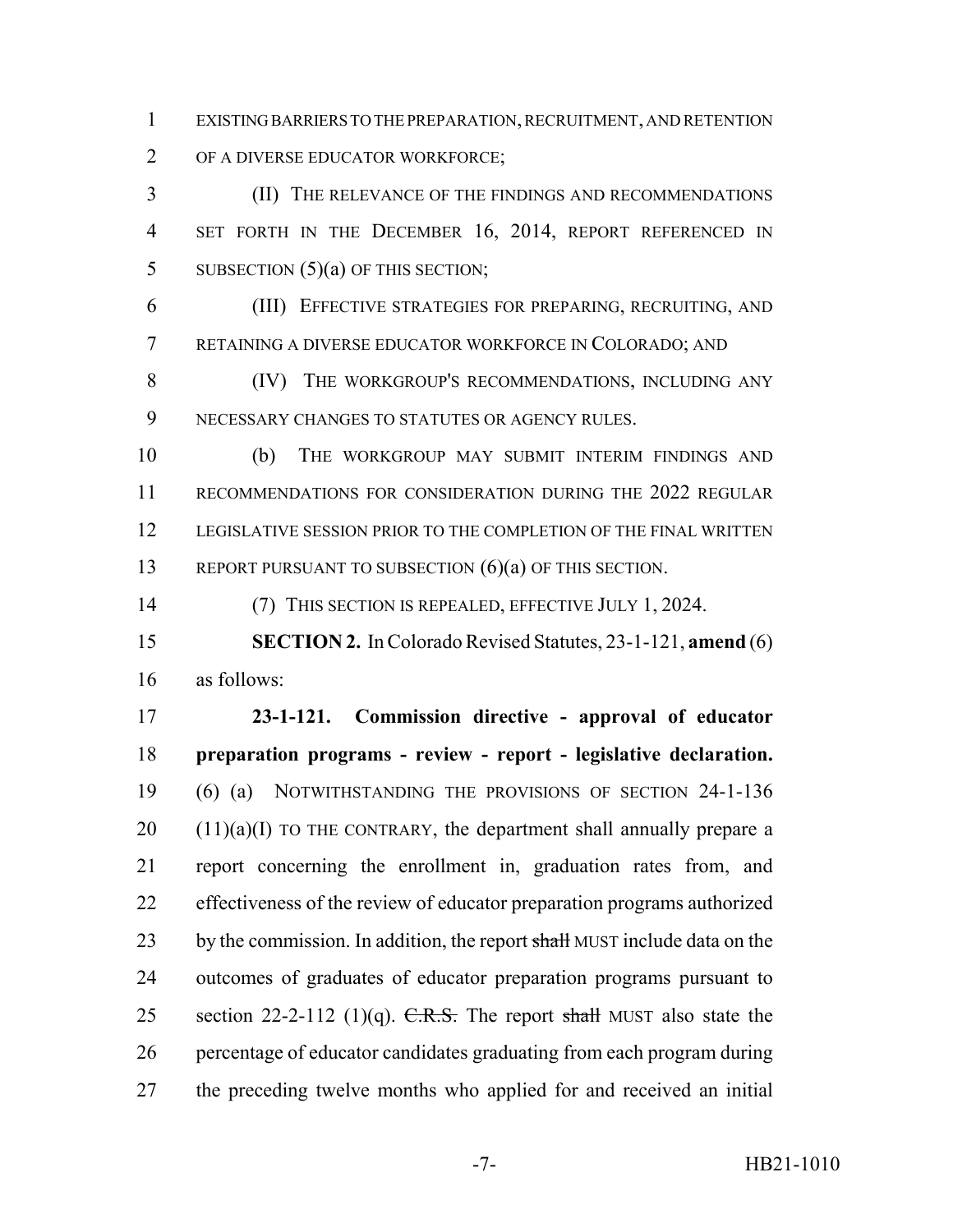1 license pursuant to section 22-60.5-201 <del>C.R.S.,</del> and the percentage of the graduates who passed the assessments administered pursuant to section 3 22-60.5-203, C.R.S., INCLUDING THE PERCENTAGE OF GRADUATES WHO PASSED THE ASSESSMENTS ON THE FIRST ATTEMPT. For purposes of completing the report required pursuant to this subsection (6), the department of higher education and the department of education shall share any relevant data that complies with state and federal regulations 8 with the other agency. The department shall provide notice SUBMIT THE REPORT to the education committees of the senate and the house of 10 representatives, or any successor committees. that the report is available 11 to the members of the committees upon request. Notwithstanding the 12 requirement in section  $24-1-136(11)(a)(1)$ , the requirement to submit the report required in this subsection (6) continues indefinitely.

 (b) (I) THE GENERAL ASSEMBLY FINDS AND DECLARES THAT A HIGH-QUALITY TEACHER IS THE MOST IMPORTANT IN-SCHOOL FACTOR FOR STUDENT ACHIEVEMENT AND STUDENTS BENEFIT FROM SEEING A DIVERSE GROUP OF EDUCATORS IN SCHOOL CLASSROOMS. HOWEVER, THE EDUCATOR WORKFORCE IN COLORADO IS NOT AS DIVERSE AS THE POPULATION OF STUDENTS IT SERVES OR WILL SERVE IN THE FUTURE.

20 (II) THEREFORE, THE GENERAL ASSEMBLY DECLARES THAT EDUCATOR PREPARATION PROGRAMS MUST CLEARLY AND TRANSPARENTLY SHOW THE FIRST-TIME PASS RATES OF CANDIDATES, ESPECIALLY THOSE CANDIDATES WHO ARE OF A GENDER, RACE, OR 24 ETHNICITY THAT IS UNDERREPRESENTED IN THE EDUCATOR WORKFORCE, AND THAT DIVERSE EDUCATOR CANDIDATES SHOULD HAVE ACCESS TO THE NECESSARY INFORMATION TO DETERMINE WHICH EDUCATOR PREPARATION PROGRAM GIVES THE CANDIDATE THE BEST CHANCE OF SUCCESS AT